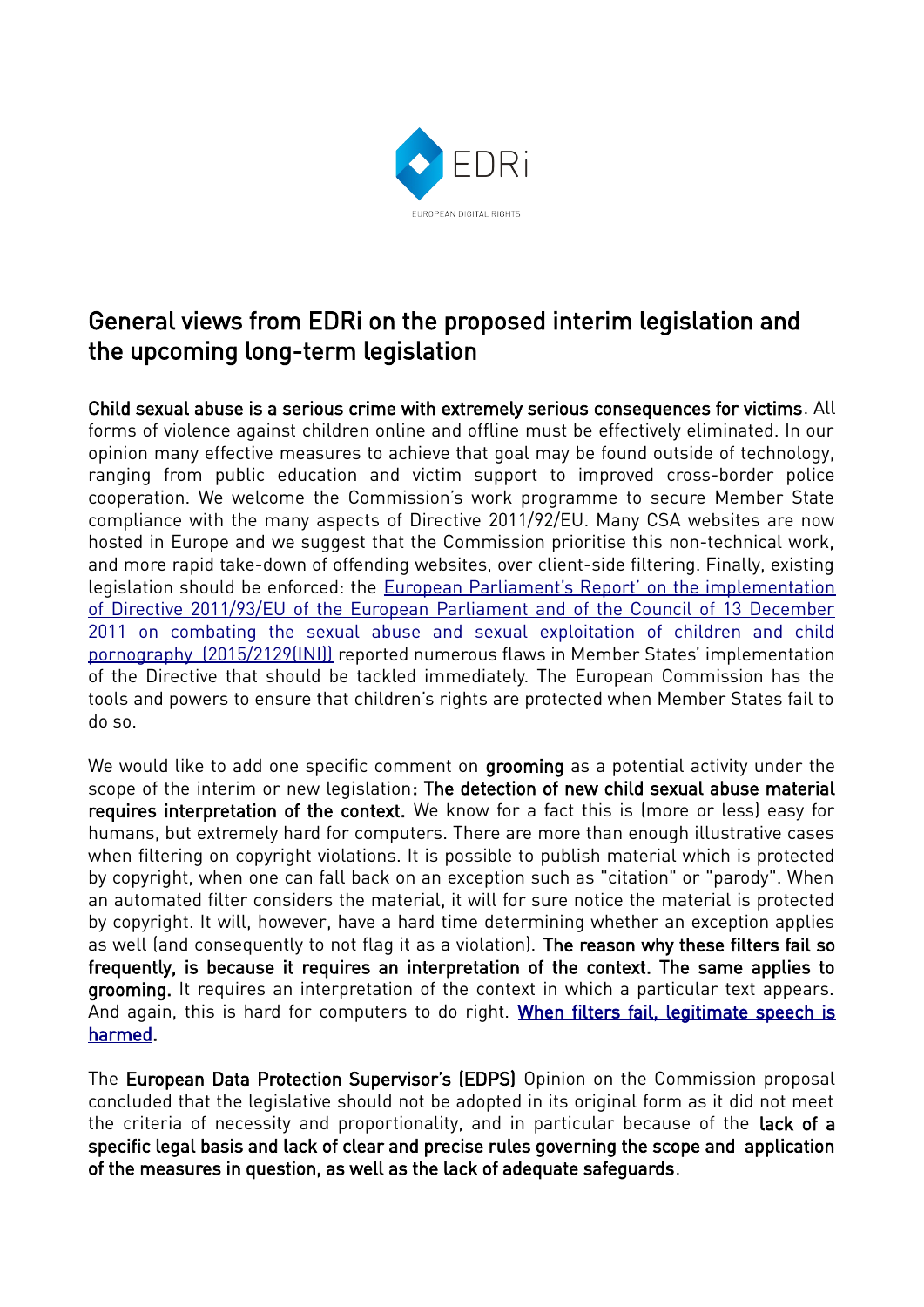Equally, the European Parliamentary Research Service (EPRS) has just issued a report on this topic saying that "instead of using these techniques to monitor all private messages, their use should be limited to private messages of persons already under suspicion of soliciting child abuse or distributing CSAM" (page 47) and that current practices may be sending data to countries with an inadequate level of protection (p. 44 of the report).

UNICEF is not particularly satisfied by these mass scanning practices either. A toolkit on [Children's Online Privacy and Freedom of Expression](https://sites.unicef.org/csr/files/UNICEF_Childrens_Online_Privacy_and_Freedom_of_Expression(1).pdf) published by UNICEF on scanning tools said that improving privacy and data protection for children is essential for their development and for their future as adults. The toolkit highlights that any monitoring tools should "bear in mind children's growing autonomy to exercise their expression and information rights".

Furthermore, the UN Committee on the Rights of the Child has adopted the General comment No. 25 (2021) on children's rights in relation to the digital environment [\(https://undocs.org/CRC/C/GC/25](https://undocs.org/CRC/C/GC/25)) has made clear that "children's participation [in the digital environment] does not result in undue monitoring or data collection that violates their right to privacy, freedom of thought and opinion" (para. 18), that " [c]ontent moderation and content controls should be balanced with the right to protection against violations of children's other rights, notably their rights to freedom of expression and privacy." (para. 56), that "[a]ny restrictions on children's right to freedom of expression in the digital environment, such as filters, including safety measures, should be lawful, necessary and proportionate." (para. 59), and that "States parties should ensure that uses of automated processes of information filtering, profiling, marketing and decision- making do not supplant, manipulate or interfere with children's ability to form and express their opinions in the digital environment." (para. 61). Regarding encryption, the General comment states that "States parties should consider appropriate measures enabling the detection and reporting of child sexual exploitation and abuse or child sexual abuse material. Such measures must be strictly limited according to the principles of legality, necessity and proportionality" (paras. 70 and 75).

Finally, the [legal Opinion by Prof. Dr. Ninon Colneric](https://www.patrick-breyer.de/wp-content/uploads/2021/03/Legal-Opinion-Screening-for-child-pornography-2021-03-04.pdf) clarifies that "generally and indiscriminately screen the content of all private correspondence for 'child pornography' and report hits to the police would not comply with the fundamental rights guaranteed by Articles 7, 8, 11 and 16 of the Charter".

# Additional responses for two questions of the public consultation

Question: In your opinion, do current efforts to tackle child sexual abuse online strike an appropriate balance between the rights of victims and the rights of all users (e.g. privacy of communications)?

#### Response:

The European Data Protection Supervisor's (EDPS) [Opinion on the Commission proposal](https://edps.europa.eu/sites/edp/files/publication/20-11-10_opinion_combatting_child_abuse_en.pdf) concluded that the legislative should not be adopted in its original form as it did not meet the criteria of necessity and proportionality, and in particular because of the lack of a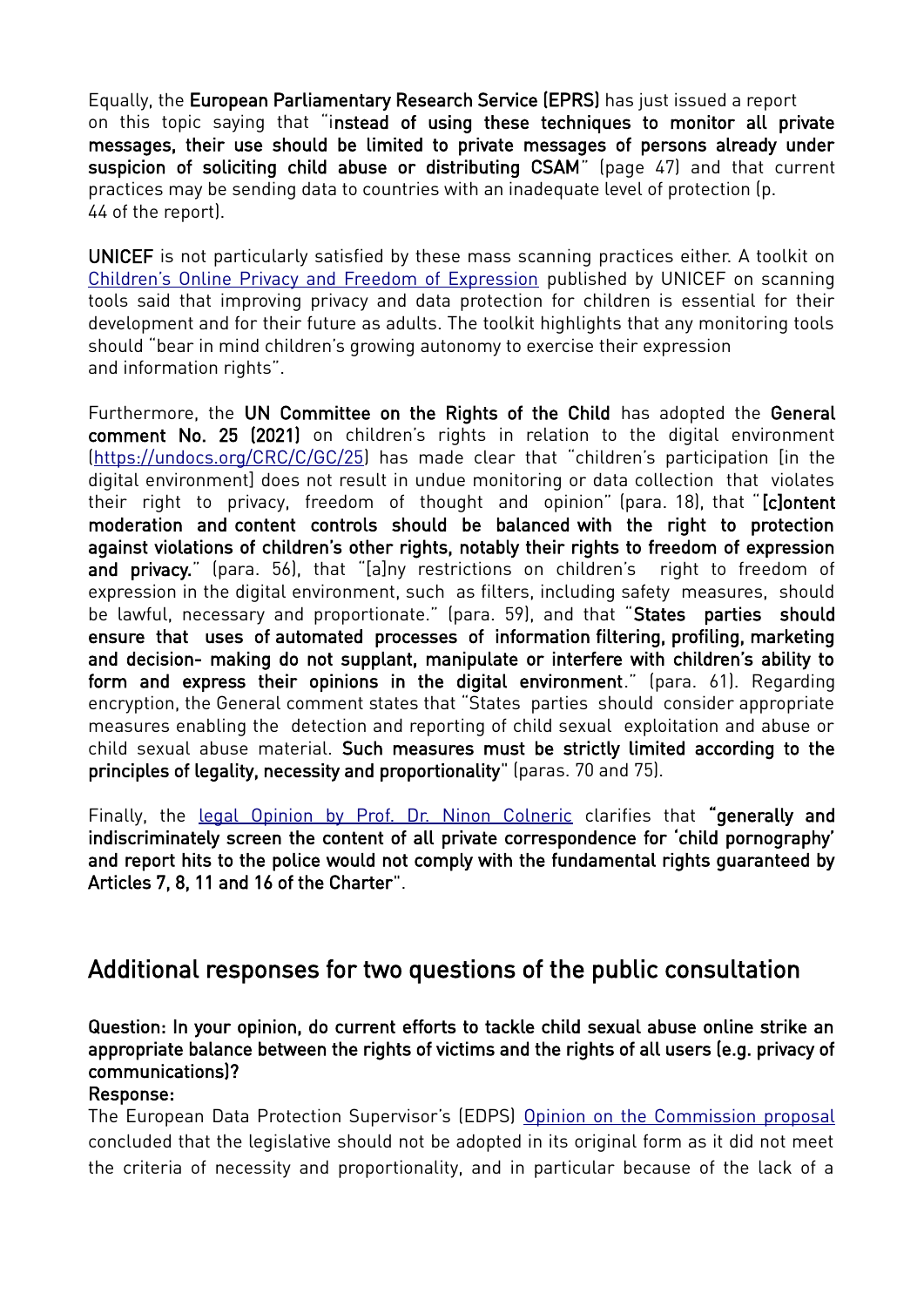specific legal basis and lack of clear and precise rules governing the scope and application of the measures in question, as well as the lack of adequate safeguards.

Equally, the [European Parliamentary Research Service \(EPRS\) has just issued a r eport](https://www.europarl.europa.eu/RegData/etudes/STUD/2021/662598/EPRS_STU(2021)662598_EN.pdf) on this topic saying that "instead of using these techniques to monitor all private messages, their use should be limited to private messages of persons already under suspicion of soliciting child abuse or distributing CSAM" (page 47) and that current practices may be sending data to countries with an inadequate level of protection (p. 44 of the report).

Last but not least, UNICEF is not particularly satisfied by these mass scanning practices either. A [toolkit on Children's Online Privacy and Freedom of Expression published by](https://sites.unicef.org/csr/files/UNICEF_Childrens_Online_Privacy_and_Freedom_of_Expression(1).pdf) [UNICEF](https://sites.unicef.org/csr/files/UNICEF_Childrens_Online_Privacy_and_Freedom_of_Expression(1).pdf) on scanning tools said that improving privacy and data protection for children is essential for their development and for their future as adults. The toolkit highlights that any monitoring tools should "bear in mind children's growing autonomy to exercise their expression and information rights".

Finally, the UN Committee on the Rights of the Child has adopted the General comment No. 25 (2021) on children's rights in relation to the digital environment ([https://undocs.org/](https://undocs.org/CRC/C/GC/25) [CRC/C/GC/25](https://undocs.org/CRC/C/GC/25)) has made clear that "children's participation [in the digital environment] does not result in undue monitoring or data collection that violates their right to privacy, freedom of thought and opinion" (para. 18), that "[c]ontent moderation and content controls should be balanced with the right to protection against violations of children's other rights, notably their rights to freedom of expression and privacy." (para. 56), that "[a]ny restrictions on children's right to freedom of expression in the digital environment, such as filters, including safety measures, should be lawful, necessary and proportionate." (para. 59), and that "States parties should ensure that uses of automated processes of information filtering, profiling, marketing and decision-making do not supplant, manipulate or interfere with children's ability to form and express their opinions in the digital environment." (para. 61). Regarding encryption, the General comment states that "[w]here encryption is considered an appropriate means, States parties should consider appropriate measures enabling the detection and reporting of child sexual exploitation and abuse or child sexual abuse material. Such measures must be strictly limited according to the principles of legality, necessity and proportionality." (para. 70). Finally, the paragraph 75 needs to be quoted in full:

"75. Any digital surveillance of children, together with any associated automated processing of personal data, should respect the child's right to privacy and should not be conducted routinely, indiscriminately or without the child's knowledge or, in the case of very young children, that of their parent or caregiver; nor should it take place without the right to object to such surveillance, in commercial settings and educational and care settings, and consideration should always be given to the least privacy-intrusive means available to fulfil the desired purpose."

Question: Do you have any other comments in relation to the current situation and challenges in your actions to fight against child sexual abuse online? Response: We have 3 additional comments: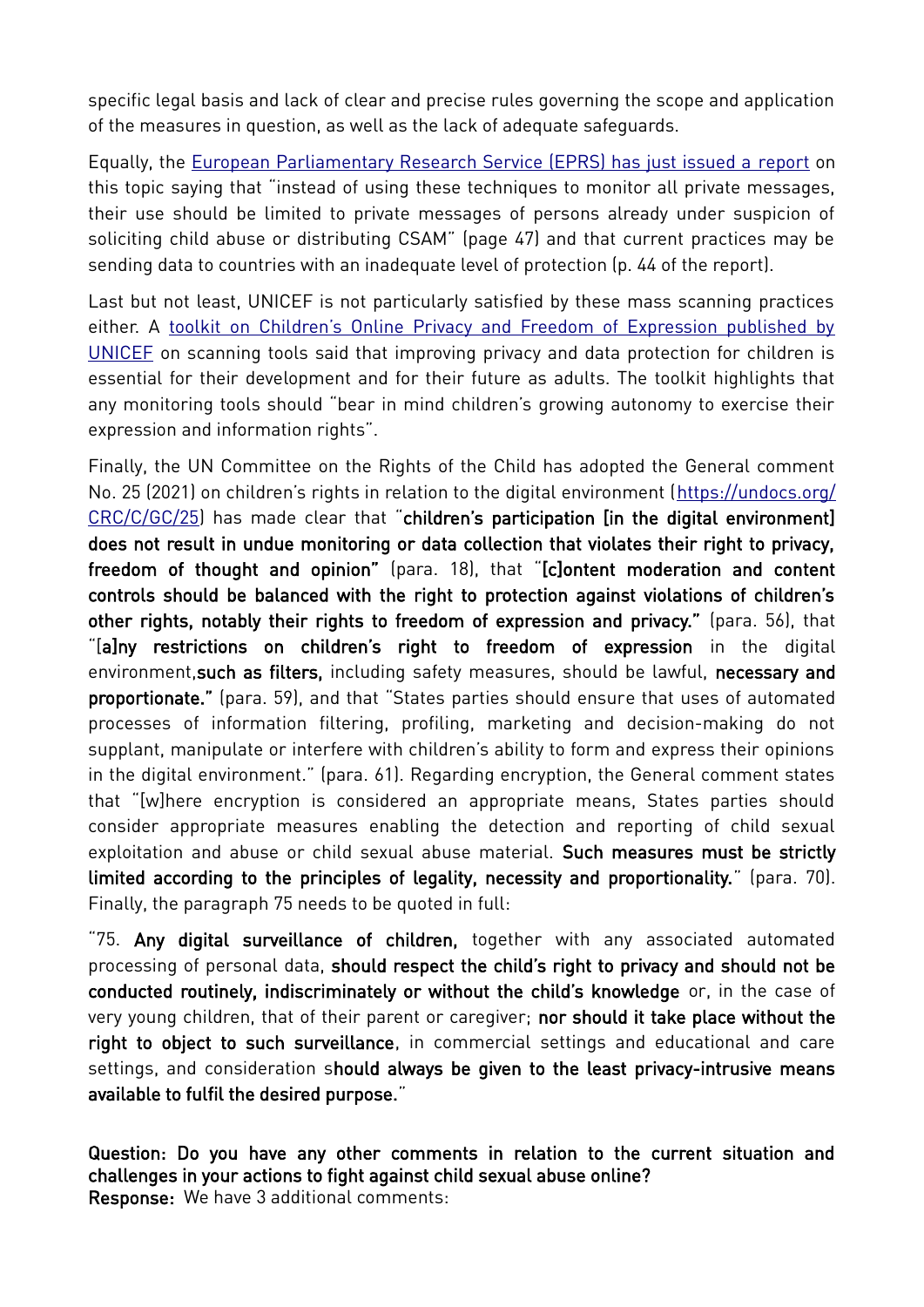### 1 - Normalisation of scanning of communications and the slippery slope of surveillance

Despite arguments saying that the debates on the interim Regulation were not about attacking encryption and confidentiality of communications, these proposals to allow the scanning of private communications align with the broader narrative to [prevent encryption](https://www.theguardian.com/uk-news/2020/nov/23/facebooks-encryption-plans-could-help-child-abusers-escape-justice-nca-warns) [from being deployed widely.](https://www.theguardian.com/uk-news/2020/nov/23/facebooks-encryption-plans-could-help-child-abusers-escape-justice-nca-warns)

The rhetoric pushed forward by the EU legislator leading to the imposition of upload filters in the Copyright Directive and in the Terrorist Content Online Regulation (aka TERREG) is worrisome. As with other types of content scanning (whether on platforms like YouTube or in private communications) scanning everything from everyone all the time creates huge risks of leading to mass surveillance by failing the necessity and proportionality test. Furthermore, it creates a slippery slope. The implementation of monitoring measures is justified by less harmful infringements (copyright) first, facilitating the political support of identical measures for more serious issues (child sexual abuse, terrorism). What it leads to is the normalisation of communications scanning and snooping, where everyone is considered suspect by default: This infringes the basic human rights to privacy and freedom of expression and does not meet the requirements of a democratic society.

## 2 – Increasing pressure on services providers to decrease the level of protection that encryption provides.

Despite arguments stating that the debates on the interim Regulation were not about attacking encryption and confidentiality of communications, these proposals to allow the scanning of private communications align with the broader narrative to prevent encryption from being deployed widely. As far as we understand, the scope of the proposal would be limited to services that are able to monitor the communications between end-users. Once this has been normalized, it can be reasonably foreseen, that there will be pressure to monitor other forms of communication, such as those protected with end-to-end encryption. Another likely consequence is that there will be increased public pressure on large service providers such as Facebook to refrain from introducing encryption in their electronic communications services (like Facebook Messenger). This will expose the users, including many children, to additional risks that their communications content will be processed unlawfully for marketing purposes or other profiling of user behaviour. Even though EU data protection and privacy laws apply irrespective of whether the communications content is encrypted or not, services with end-to-end encryption offer users a technical guarantee against unlawful processing, besides the legal protection. In practice, encryption provides stronger and more credible privacy guarantees for users who do not have to speculate about what the service provider might do with their communications content, possibly in violation of EU data protection and privacy laws. The adverse consequences of lacking DPA enforcement, something that seems to be a chronic problem for Big Tech operating in the EU, will simply be less severe when encryption is part of the package.